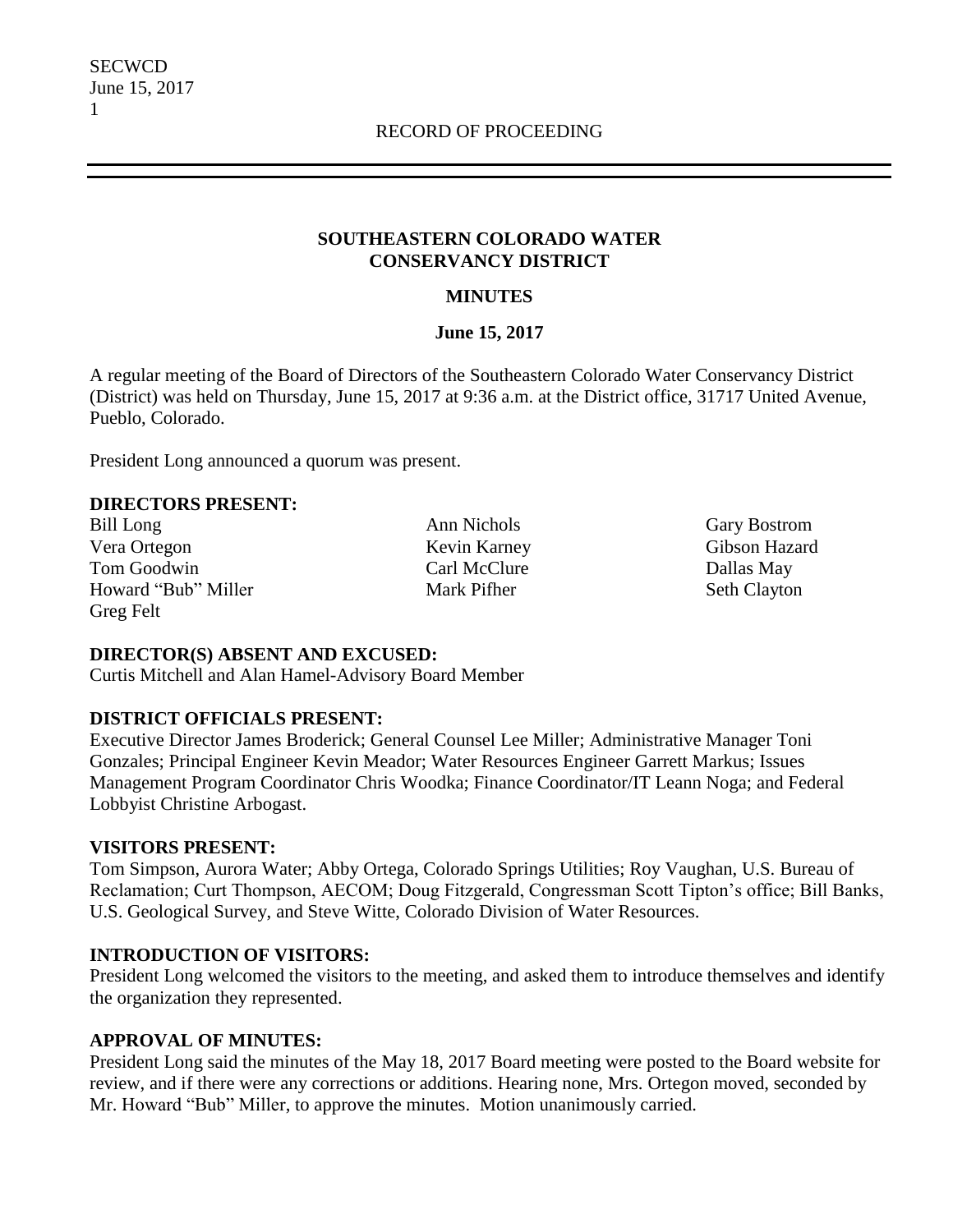#### **FINANCE COMMITTEE REPORT:**

Treasurer Nichols reported the financial statements for May were posted to the Board website for review. Ms. Nichols moved, seconded by Mr. Clayton, for acceptance of the May financial statements and payment of the June 2017 bills. Motion unanimously carried.

### **ACTION ITEMS:**

#### INCLUSION OF LAND BY THE CITY OF COLORADO SIRNGS TRUE UP

Garrett Markus reported the Colorado Springs True-Up process was initiated in 2014 to ensure that the District's boundaries and Colorado Springs' service boundaries matched; if not, this process would take those parcels outside of the District's boundaries and include them via the District's inclusion by annexation process.

This process requires assent from the Secretary of Interior, for which Reclamation requires a National Environmental Policy Act (NEPA) review of the lands to be included in the District boundaries. Once the Board approves the inclusion by Resolution, then the inclusion will be submitted to the District Court as the final step.

| <b>RESOLUTION No.</b> | <b>More Commonly</b><br><b>Known As</b> | Ord.<br>No. | <b>Legal Description</b> |         | <b>Acres</b> |
|-----------------------|-----------------------------------------|-------------|--------------------------|---------|--------------|
|                       | <b>Allison Ranch</b>                    |             |                          |         |              |
|                       | Addition                                |             |                          |         |              |
| 2017-05D INCL-AX      | Annexation Plat*                        | 05-131      | $17, 18, 19 \& 20$       | T12SR66 | 476.22       |
|                       | Annexation of                           |             |                          |         |              |
|                       | <b>Academy Christian</b>                |             |                          |         |              |
| 2017-06D INCL-AX      | Church                                  | 04-204      | <b>SE4NE4 SEC 29</b>     | T12SR66 | 7.28         |
|                       | <b>Austin Bluffs</b>                    |             |                          |         |              |
|                       | Assembly Add                            |             | SE4NE4, NE4SE4           |         |              |
| 2017-07D INCL-AX      | Annex                                   | 98-108      | <b>SEC 23</b>            | T13SR66 | 7.51         |
|                       |                                         |             | SE4SE4                   |         |              |
|                       |                                         |             | SEC26;NE4NE4,S           |         |              |
|                       | Banning-Lewis                           |             | E4NE4,                   |         |              |
|                       | Ranch No. 14                            |             | NE4SE4, NW4SE4           |         |              |
| 2017-08D INCL-AX      | <b>Annexation Plat</b>                  | 04-147      | <b>SEC 35</b>            | T13SR65 | 123.86       |
|                       | Banning-Lewis                           |             |                          |         |              |
|                       | Ranch No. 18                            |             | NW4 SEC 3; NE4           |         |              |
| 2017-09D INCL-AX      | <b>Annexation Plat</b>                  | $04 - 155$  | SEC <sub>4</sub>         | T14SR65 | 54.40        |
|                       | <b>Banning-Lewis</b>                    |             |                          |         |              |
|                       | Ranch No. 19                            |             |                          |         |              |
| 2017-10D INCL-AX      | <b>Annexation Plat</b>                  | 04-158      | NE4, SE4 SEC 33          | T13SR65 | 1.83         |
| 2017-11D INCL-AX      | Cheyenne Village                        | 98-123      | SE4SW4 SEC 23            | T13SR66 | 0.54         |

Assent has been granted to these parcels and is awaiting District approval.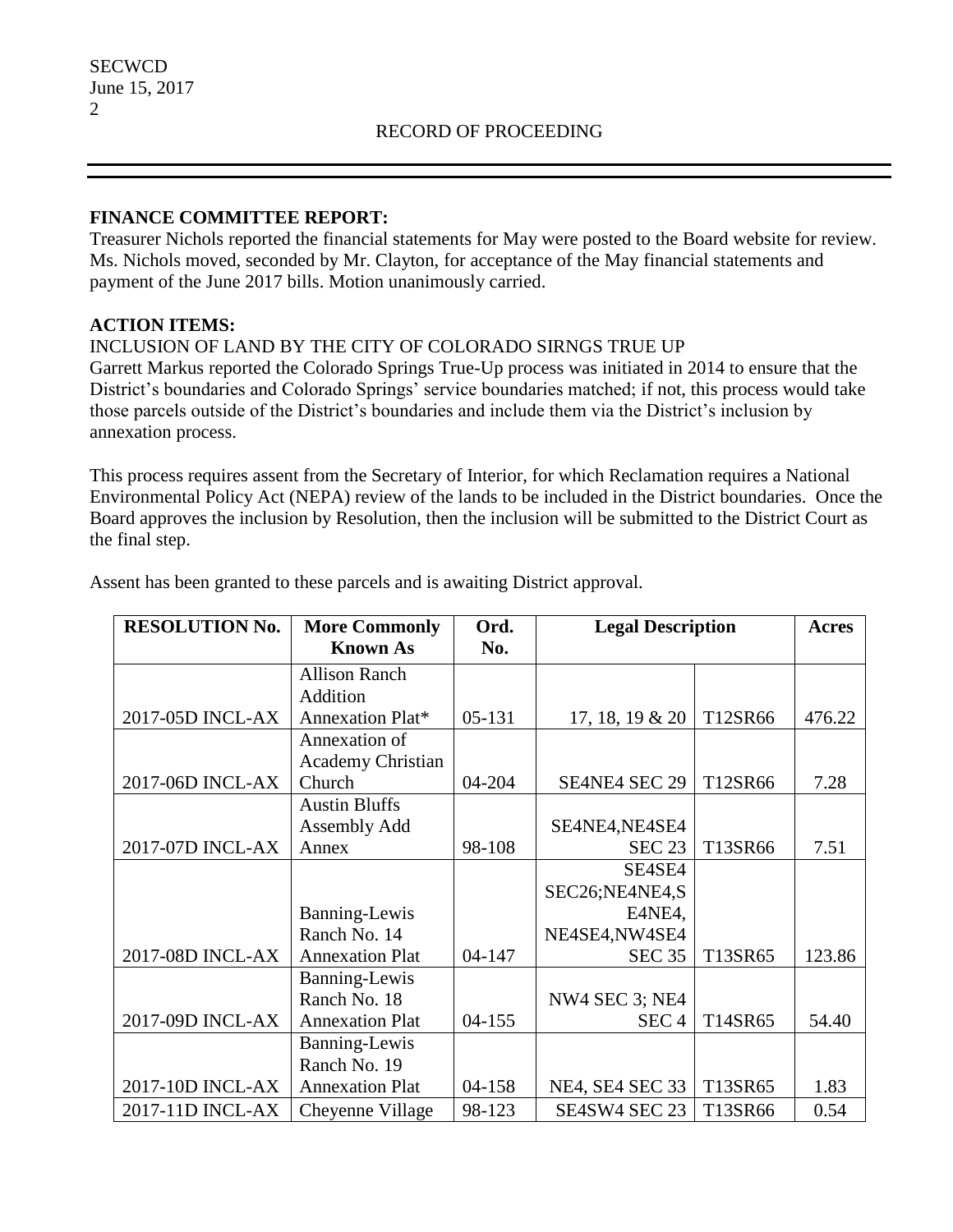# RECORD OF PROCEEDING

|                  | <b>Add Annex</b>                  |           |                |         |       |
|------------------|-----------------------------------|-----------|----------------|---------|-------|
|                  | Dublin North 3                    |           |                |         |       |
| 2017-12D INCL-AX | <b>Annexation Plat</b>            | 06-169    | NW4SE4 SEC 7   | T13SR65 | 14.45 |
|                  |                                   |           | NE4NE4,        |         |       |
|                  |                                   |           | SE4NE4 SEC 20; |         |       |
|                  |                                   |           | SW4NW4,        |         |       |
|                  | <b>Eastview Estates</b>           |           | NW4NW4 SEC     |         |       |
| 2017-13D INCL-AX | <b>Annexation Plat</b>            | 04-203    | 21             | T13SR65 | 45.84 |
|                  | <b>Getz Annexation</b>            |           |                |         |       |
|                  | No. 1 Annexation                  |           |                |         |       |
| 2017-14D INCL-AX | Plat                              | $06 - 65$ | NW4NW4 SEC 9   | T13SR65 | 39.45 |
|                  |                                   |           | SW4NW4,        |         |       |
|                  | <b>Hadnagy Addition</b>           |           | NW4NW4 SEC     |         |       |
| 2017-15D INCL-AX | Annexation Plat*                  | 98-147    | 28             | T12SR66 | 9.52  |
|                  | Hittle Addition;                  |           |                |         |       |
|                  | Hittle Addition No.               |           |                |         |       |
| 2017-16D INCL-AX | $\overline{2}$                    | 12-84     | SE4 SEC12      | T13SR66 | 2.54  |
|                  | <b>Interquest Market</b>          |           |                |         |       |
|                  | <b>Place Addition</b>             |           |                |         |       |
| 2017-17D INCL-AX | <b>Annexation Plat</b>            | 07-182    | SW4NW4 SEC 20  | T12SR66 | 5.42  |
|                  | <b>Nielson Addition</b>           |           |                |         |       |
| 2017-18D INCL-AX | Annexation Plat*                  | 07-99     | NE4SW4 SEC 16  | T12SR66 | 26.56 |
|                  | Northgate                         |           |                |         |       |
|                  | <b>Annexation Plat</b>            |           |                |         |       |
| 2017-19D INCL-AX | No. 7                             | 08-223    | NW4 SEC 7      | T12SR66 | 0.68  |
|                  | Powerwood                         |           |                |         |       |
| 2017-20D INCL-AX | Annexation                        | 03-88     | NW4NW4 SEC 7   | T13SR65 | 35.56 |
|                  | Powerwood No. 6                   |           | NE4SW4,        |         |       |
| 2017-21D INCL-AX | Addition                          | 05-167    | NW4SE4 SEC 6   | T13SR65 | 5.46  |
| 2017-22D INCL-AX | Siferd Add Annex                  | 92-131    | NE4NW4 SEC26   | T13SR66 | 1.20  |
|                  | Siferd Add No. 2                  |           |                |         |       |
| 2017-23D INCL-AX | Annex                             | $02 - 15$ | SW4NW4 SEC 26  | T13SR66 | 0.17  |
|                  | Siferd Add No. 4                  |           |                |         |       |
| 2017-24D INCL-AX | Annex                             | 04-93     | SE4NW4 SEC 26  | T13SR66 | 2.75  |
|                  | <b>Siferd Addition</b>            |           |                |         |       |
| 2017-25D INCL-AX | <b>Annexation Plat</b>            | 92-131    | Sec26          | T13SR66 | 0.34  |
|                  | <b>Siferd Addition</b>            |           |                |         |       |
| 2017-26D INCL-AX | No. 3 Annexation                  | 04-91     | SW4NW4 SEC 26  | T13SR66 | 1.30  |
|                  | Plat<br><b>Stetson Hills East</b> |           |                |         |       |
|                  | Addition                          |           |                |         |       |
| 2017-27D INCL-AX | <b>Annexation Plat</b>            | $00 - 52$ | SW4NE4 SEC 20  | T13SR65 | 40.29 |
|                  |                                   |           |                |         |       |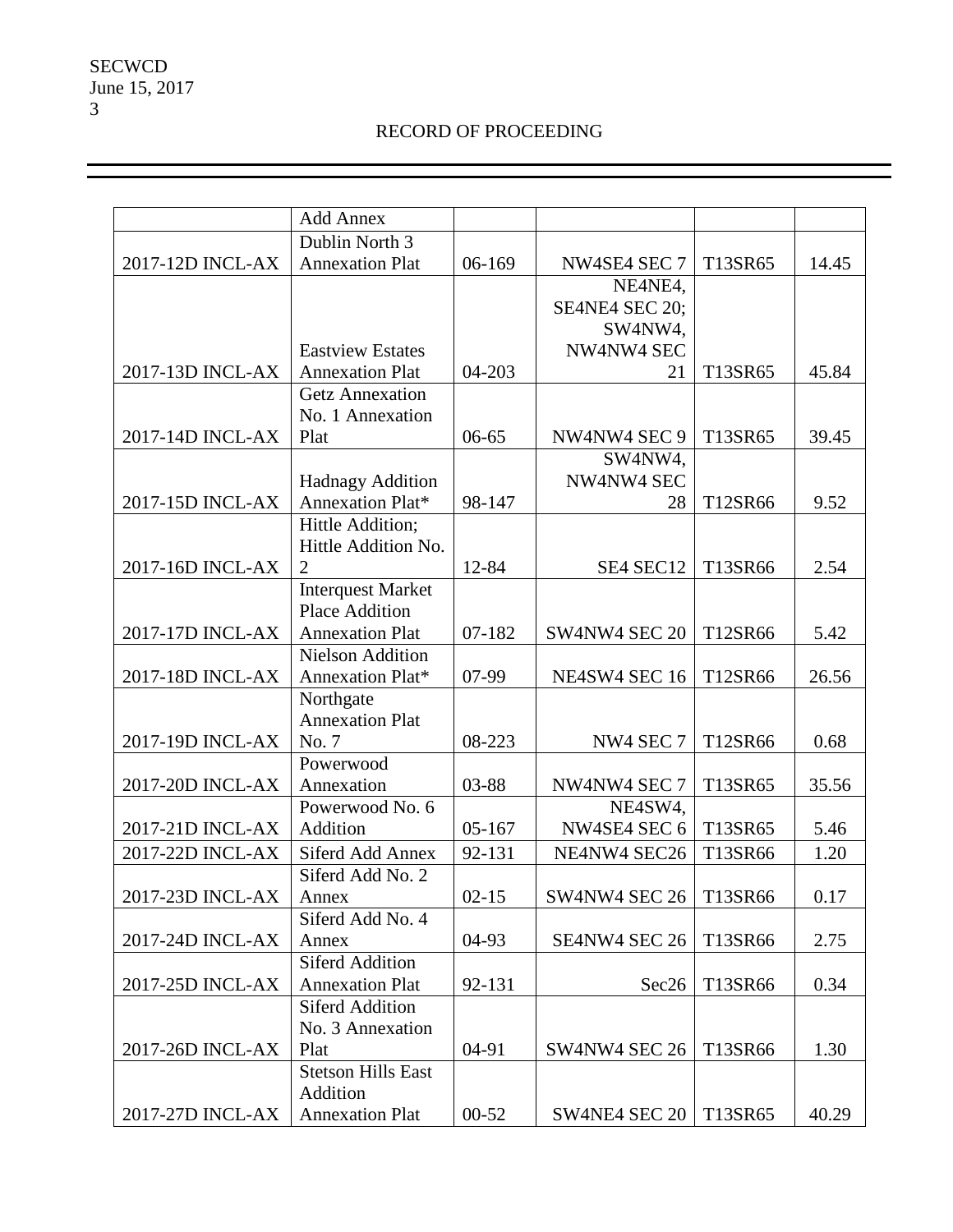### RECORD OF PROCEEDING

|                  | Woodmen Heights  |            |                               |         |        |
|------------------|------------------|------------|-------------------------------|---------|--------|
|                  | No. 1 Annexation |            |                               |         |        |
| 2017-28D INCL-AX | Plat             | $04 - 123$ | NE4NE4 SEC 8                  | T13SR65 | 13.13  |
|                  | Woodmen Heights  |            |                               |         |        |
|                  | No. 5 Annexation |            |                               |         |        |
| 2017-29D INCL-AX | Plat             | $04 - 127$ | <b>NE4NW4 SEC 9   T13SR65</b> |         | 39.41  |
|                  | Woodmen Heights  |            |                               |         |        |
|                  | No. 6 Annexation |            |                               |         |        |
| 2017-30D INCL-AX | Plat             | 04-128     | NW4NW4 SEC 8                  | T13SR65 | 11.69  |
|                  |                  |            |                               | Total   | 967.40 |

Mr. Markus said the Resource and Engineering Planning Committee met and was provided a detailed report on each of the 26 parcels.

Mr. Markus read the motion, which Mr. Goodwin moved, seconded by Mr. Bostrom, that the Board approve, by individual Resolutions, the inclusion of the twenty-six parcels annexed by the City of Colorado Springs subject to the following terms and conditions:

- 1. Approval of these inclusions into the Southeastern Colorado Water Conservancy District will not increase the amount of Fryingpan-Arkansas Project water available to the City of Colorado Springs. Any Fryingpan-Arkansas Project water used on these included lands will need to come from the water allocated to the City of Colorado Springs through Fryingpan-Arkansas Project water allocations made pursuant to the District's Allocation Principles and Policies; and
- 2. Any use of Fryingpan-Arkansas Project water on the included lands is subject to the decrees for the Fryingpan-Arkansas Project, and to all lawful rules, regulations, principles, policies, and contractual obligations of the District; and
- 3. The annexed lands will be subject to ad valorem taxes levied by the District as any other similarly situated lands in the District at the time of this inclusion; and
- 4. Prior to the District filing a petition for District Court approval of these inclusions, the Municipality, and/or owner(s) of the annexed lands shall have paid all the costs charged by the United States in connection with the contracting officer's assent to this inclusion.

Motion unanimously carried.

Mr. Broderick complimented the City of Colorado Springs for their efforts of getting the true up accomplished, and continuing the process.

# EXECUTIVE COMMITTEE APPOINTMENTS

Mr. Broderick reported President Long recommends to the Board members an Executive Committee. Per the bylaws the Board members are required to approve the Executive Committee appointments.

Pursuant to the District's bylaws, "*An Executive Committee consisting of eight members of the Board, including the President (in office) may be appointed by the Board of Directors annually at the first*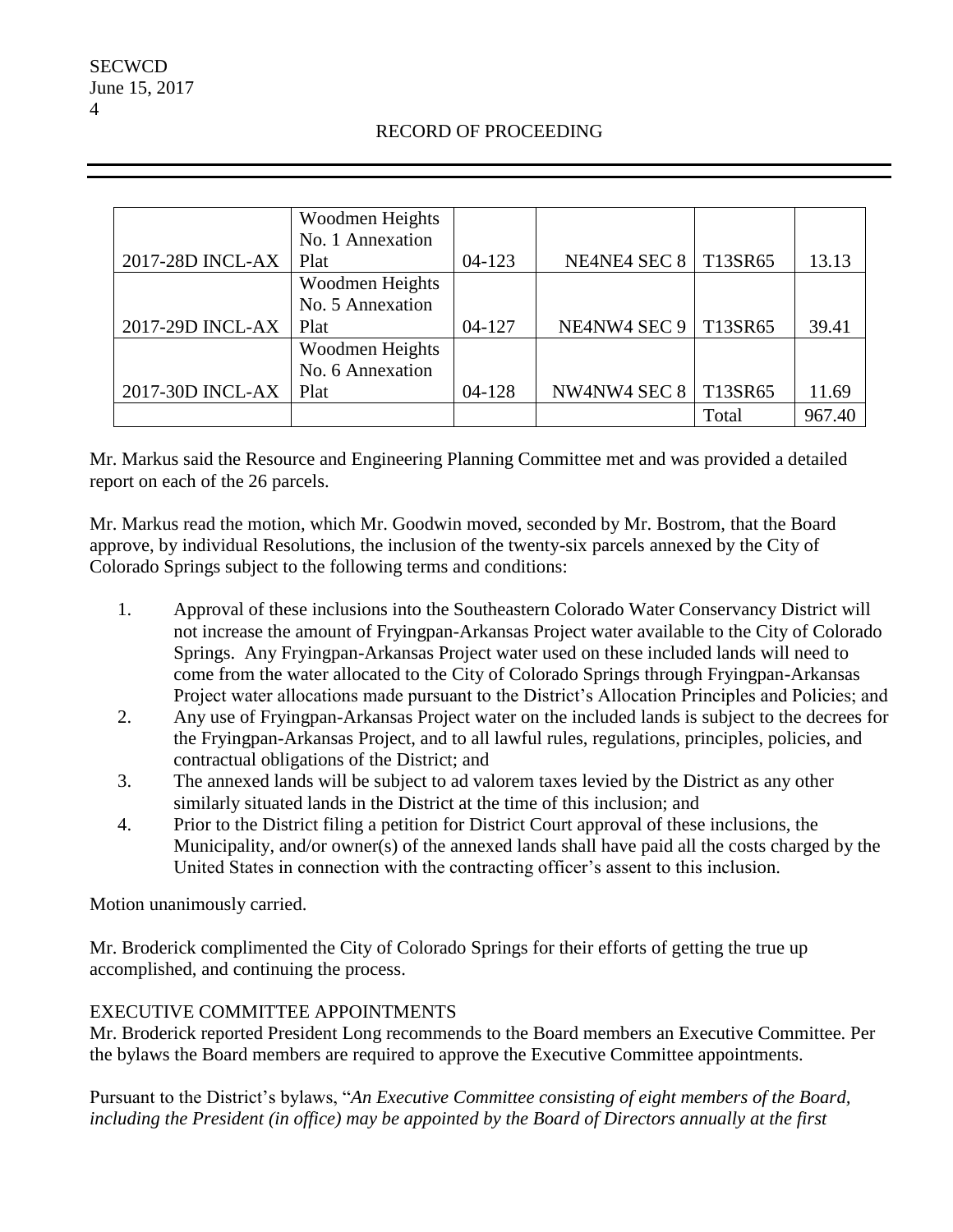*meeting of the Board held after the appointment of directors by the court. The Executive Directors of said Board shall be a nonvoting member ex officio (only in sessions not dealing with personnel matters relating to the Executive Director). It shall have all the powers of the Board in the interim between Board meetings. The actions of the Executive Committee shall be subject to the approval of the whole Board. Meetings may be held at any time, and at any place within the State of Colorado, upon call by any Committee member. Notice of any meeting shall be given to each member in person, or by telephone, or it may be mailed electronically, mailed or telegraphed to him or her at his or her residence or business address at least 24 hours before the meeting. Public notice shall be provided consistent with applicable statutes. Three members shall constitute a quorum. The Secretary shall keep record of the minutes of each Executive Committee meeting in a book kept for the purposes and shall report same to the Board of Directors at its next meeting."*

Mr. Howard "Bub" Miller moved, seconded by Mr. Pifher, the Board approve President Long's recommendation and appoint the following to the Executive Committee:

**Bill Long**, President and Chairman of the Arkansas Valley Conduit Committee **Gary Bostrom**, Vice President and Chairman of the Human Resources Committee **Gibson Hazard**, Chairman of the Excess Capacity Committee **Vera Ortegon**, Secretary and Chairwoman of the Resource & Engineering Planning Committee **Ann Nichols**, Treasurer and Chairwoman of the Finance Committee **Tom Goodwin**, Chairman of the Colorado River Committee **Carl McClure**, Chairman of the Allocation Committee **James Broderick**, Executive Director (nonvoting member ex officio)

Motion unanimously carried.

# WATER COURT RESUME

South Forty Recreation, LLC, Case No. 2017CW3021 and Town of Buena Vista, Case No. 2017CW3022 Lee Miller reported South Forty Recreation, LLC Case No. 2017CW3021, submitted an application for approval of a plan for augmentation. South Forty Recreation, LLC seeks to augment South Forty West Pond and South Forty East Pond that were formerly gravel mine sites in Fremont County. Augmentation of out-of-priority evaporation will be made using water leased from Upper Arkansas Water Conservancy District, shares in Twin Lakes Reservoir and Canal Company, and Fryingpan-Arkansas Project water Allocated to Canon City and supplied to applicant as a customer of the Canon City. The District believes that the proposed operations are to be utilized in accordance with the District's principles and policies and to Bureau of Reclamation's (Reclamation) guidelines. The applicant's attorney discussed this application with District staff prior to filing. Special water counsel attempted to have Applicant's counsel provide a proposed decree including language to address all of the District's issues, including necessary standard language, but Applicant's counsel could not provide a proposed decree at this time, necessitating the filing this Statement of Opposition.

Lee Miller reported the Town of Buena Vista Case No. 2017CW3022, submitted an application for approval of a plan for augmentation. Buena Vista seeks to augment McPhelemy Pond which is an on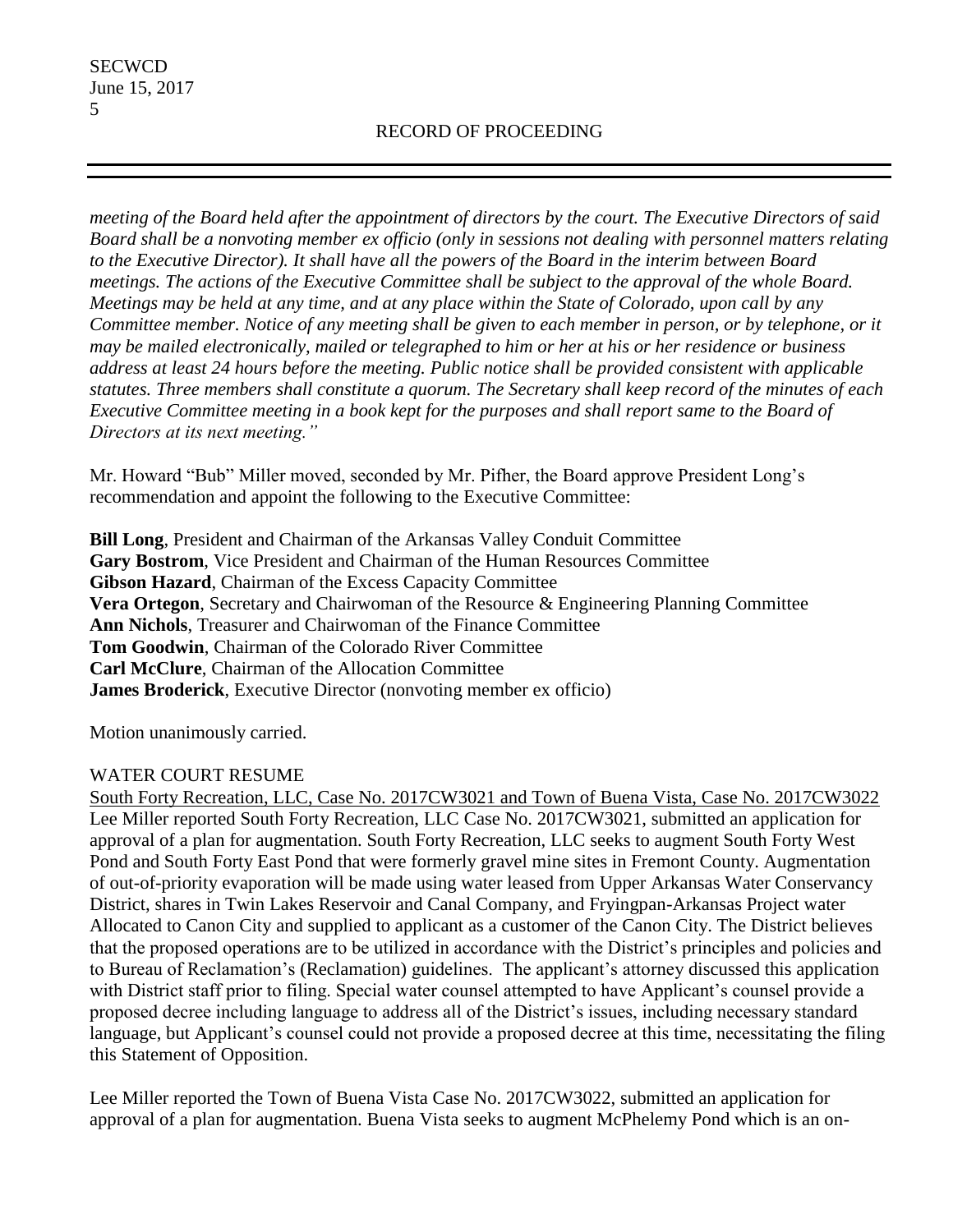channel impoundment on Cottonwood Creek. Augmentation of out-of-priority storage and evaporation will be made using fully-consumable Fryingpan-Arkansas Project water. The filing mentions the Fryingpan-Arkansas structures and Project water usage. The District believes that the structures are proposed to be utilized in accordance with the District's principles and policies and to Bureau of Reclamation's guidelines. The applicant's attorney discussed this application with District staff prior to filing. General Counsel is recommending a Statement of Opposition in this case because of concerns raised in the process by the Division Engineer and Reclamation to operations under the District's 1939 exchange and to ensure that the proposed decree appropriately addresses the use of Project water.

Mr. Hazard moved, seconded by Mr. Pifher, to authorize special water counsel to file Statements of Opposition in Case Nos. 2017CW3021, Application of South Forty Recreation LLC and 2017CW3022, Application of Town of Buena Vista. Motion unanimously carried.

### **CONSENT ITEMS:**

None

### **PRESENTATIONS:**

### FRAMING THE FUTURE

Mr. Broderick presented a PowerPoint titled, *Framing the Future,* reviewing the following:

- Historic timeline of Fry-Ark Project (Planning Era, Construction, Development, Multi-use efficiencies, Repairs, replacement)
- Financial timeline of Fry-Ark Project(Planning Era, Construction, Development, Multi-use efficiencies, Repairs, replacement)
- Facing the challenges
- 2017 Strategic Plan
- 2017 Business Plan
- 2017 Adopted Budget
- Federal spending decisions for the Fryingpan-Arkansas Project for local benefits
- Revenues are tied to the contract between Southeastern and Reclamation
- Decisions which have changed local revenues for local benefits
- Changes in the ad valorem tax
- Miscellaneous revenues for local benefit
- Water and storage rates for local benefit
- Coming attractions

Mr. Broderick provided a list of upcoming meetings, and President Long said that Board members are welcome to attend any of the scheduled meetings, along with and interested constituents.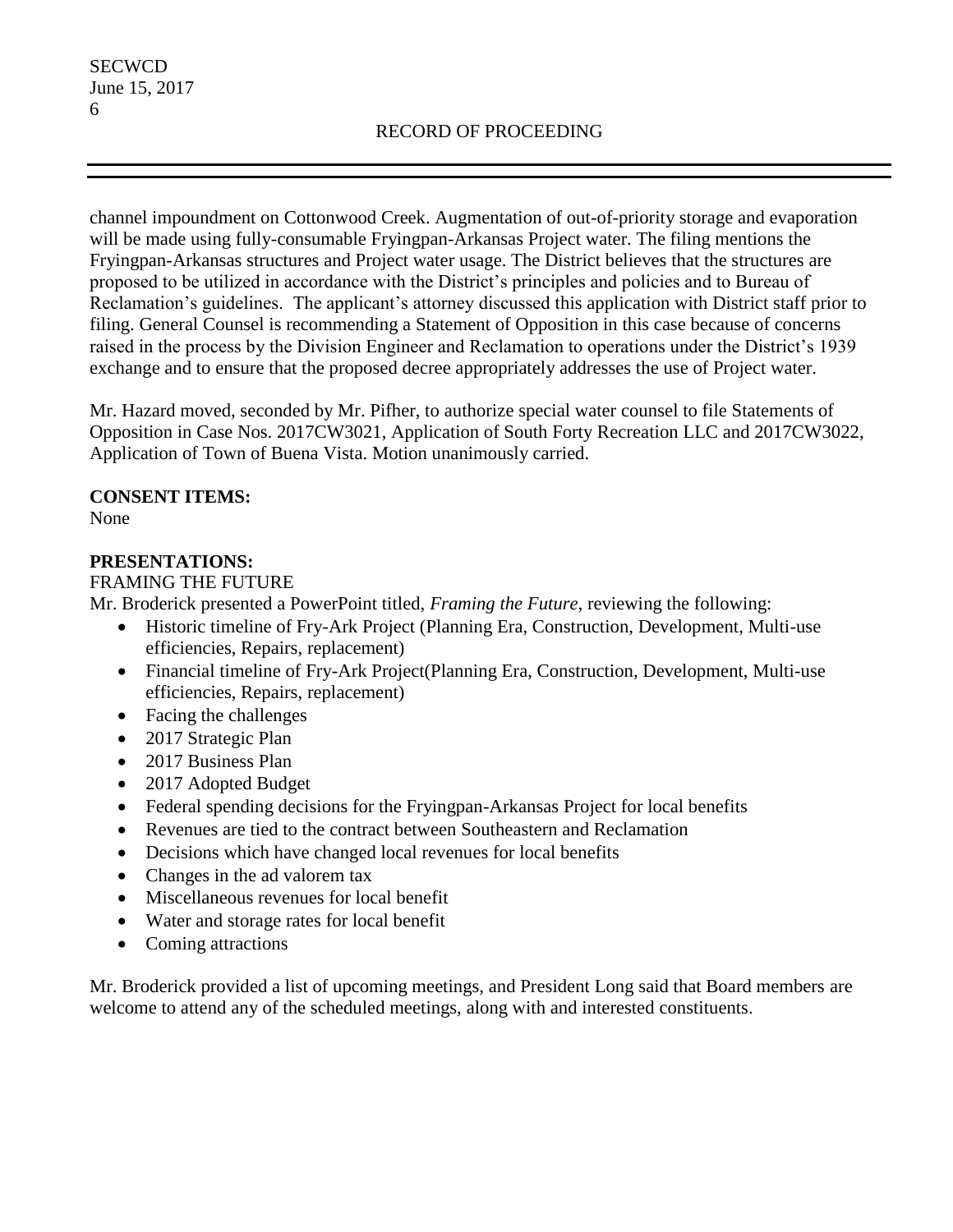#### **MONTHLY/QUARTERLY REPORTS:**

#### U.S. BUREAU OF RECLAMATION REPORT

Roy Vaughan provided a PowerPoint presentation reviewing the following:

- As of June 13, 2017 there were 244,131 acre-feet stored in Pueblo Reservoir; 152,778 acre-feet of Project water; 48,512 acre-feet of Excess Capacity water; 42,476 acre-feet of Winter water.
- There is currently 92,595 acre-feet of Project space in Pueblo Reservoir and 35,937 acre-feet of space in Turquoise and Twin Lakes Reservoirs.
- Charts illustrating storage amounts in Turquoise, Pueblo, and Twin Lakes.
- Total M&I Project Water in the System.
- Project Reservoirs: Turquoise 92%; Twin Lakes 113%; Pueblo 136%
- Arkansas River Basin Time Series Snowpack Summary June 14, 2017
- Upper Colorado River Basin Time Series Snowpack Summary June 14, 2017
- May 1 Forecast-77,700 Acre-Feet
- U.S. Drought Monitor West and Colorado
- Pueblo Precipitation

Mr. Vaughan stated Mt. Elbert conduit is presently off. Reclamation plans to move an additional 3,000- 5,000 af from the upper reservoirs. Movement of water will be adjusted according to the yield, customers needs, and to support the Voluntary Flow Management Program.

### DIVISION ENGINEER'S REPORT

Steve Witte reported on the following:

- o River and Reservoir Report
	- 1) Reference Arkansas River Daily Report. River Call is:
		- o 5/31/1949 Compact Call (State line to John Martin & J.M. to Ft. Lyon) <http://www.dwr.state.co.us/div2/aras/arascal.asp>
	- 2) Current River/Reservoir Operations
		- o Indicators tell us that the peak of the native runoff on the Arkansas at Wellsville occurred on Sunday, June 11, 2017
		- o Pueblo Reservoir
		- o John Martin Storage resumed May 11, 2017
			- (1) Conservation Storage and Section III combined storage; expect to remain in Conservation Storage through the end of June.
			- (2) Total content 270,000 af (approximately 60,000 from spill)
			- (3) Kansas has called for a release beginning June 15, 2017.
		- o Other off channel storage full.
- o Compact Issues
	- 1) Arkansas River Compact Administration Special Engineering Committee continues to meet.
		- o Topics
			- (1) Additional source of water for John Martin Permanent Pool.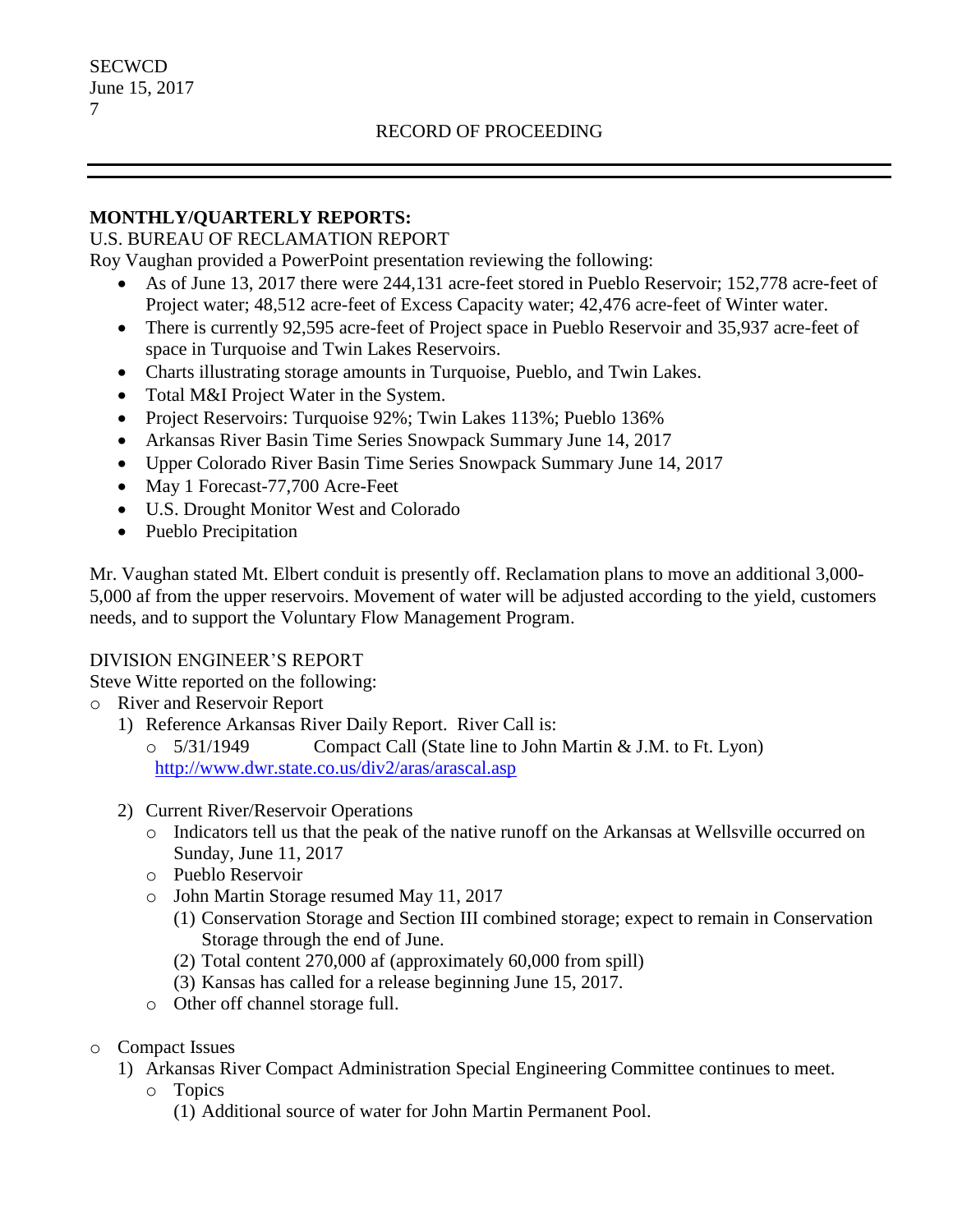(2) Remaining concerns related to the LAWMA decree 02CW181.

- o Administrative Activities
	- 1) Have coordinated with Twin Lakes Reservoir and Canal Company. Reclamation and Colorado Parks and Wildlife to accommodate maximum permissible flows for some of the FIB-Ark events scheduled. Resumed storage at Twin Lakes Reservoir June 14, 2017. Annual appropriation should be satisfied by June 18, 2017.
	- 2) Bessemer has been forced to reduce diversions due to concerns with canal embankment integrity in the reach between Pueblo Reservoir and the City of Pueblo. Hope to complete reinforcement of embankment next week.

### U.S. GEOLOGICAL SURVEY

Bill Banks presented a PowerPoint titled, *Summary of Hydrologic Conditions in the Arkansas River Basin,*  reviewing the following:

- Runoff Hydrograph
- Map of 28-Day Average Streamflow Compared to Historical Streamflow for the Day of the Year
- Most Recent Flow and Stage for Colorado
- Arkansas River at Parkdale Graph
- U.S. Geological Survey Budget-FFY 2018
- Bureau Budget Overview
- Proposed Budget Supports
- Proposed Budget Reduces or Eliminates

### STATE LEGISLATION UPDATE

Lee Miller reported plans are currently being made for the 2017 Water Resources Review Committee (WRRC). The following is the schedule for the WRRC meetings:

| <b>Date</b>         | <b>Location</b>             |
|---------------------|-----------------------------|
| August 2-3, 2017    | <b>State Capitol</b>        |
| August 23, 2017     | CWC Summer Conference, Vail |
| September 6-7, 2017 | <b>State Capitol</b>        |
| October 4-5, 2017   | <b>State Capitol</b>        |
| October 31, 2017    | <b>State Capitol</b>        |

Lee Miller reported the date has passed for Governor Hickenlooper to veto, pass or sign bills.

On Friday, June 2, 2017, Governor John Hickenlooper announced appointments to the Colorado Water Conservation Board: Jack Goble for the Arkansas Basin, Heather Dutton for the Rio Grande Basin, and Celene Hawkins for the San Miguel-Dolores-San Juan Basin.